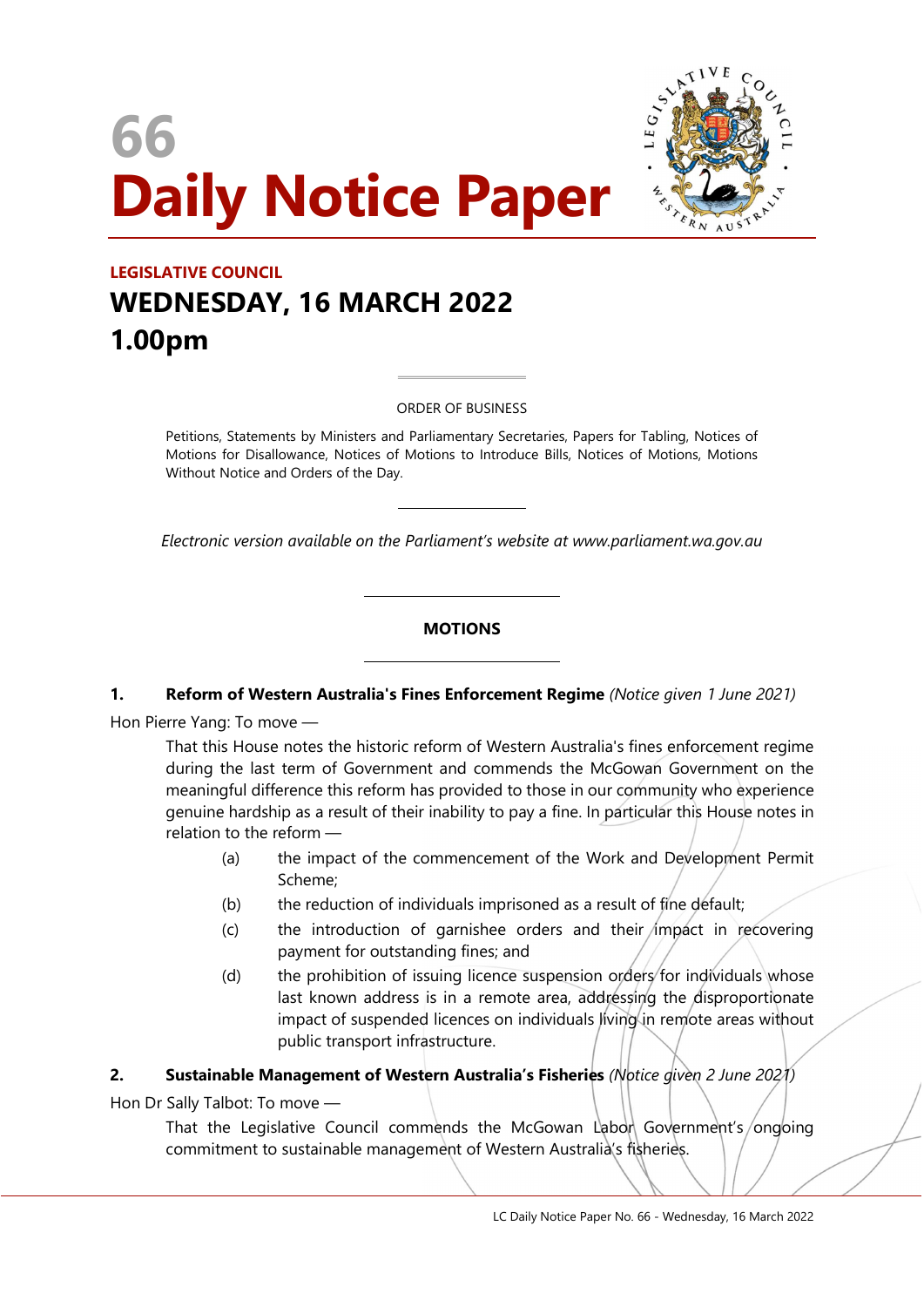# **3.** Innovation Voucher Program (Notice given 2 June 2021)

Hon Dan Caddy: To move —

That this House notes the McGowan Government's commitment to foster innovation and grow entrepreneurship in Western Australia through the successful Innovation Voucher Program and by providing initial funding for start-ups and small businesses to commercialise their ideas and create jobs.

### 4. McGowan Labor Government - Machinery of Government Changes (Notice given 3 June 2021)

Hon Peter Collier: To move —

That this House expresses its concern with the McGowan Labor Government's machinery of government changes, in particular the establishment of the Department of Communities, in relation to, amongst other things —

- (a) the impact of the amalgamation of five departments into one with the Department of Communities upon some of Western Australia's most vulnerable people;
- (b) the issues surrounding a lack of leadership and direction within departments; and
- (c) the issues surrounding the duplication of Ministerial responsibility within amalgamated departments.

#### 5. Housing Concerns (Notice given 3 June 2021)

Hon Steve Martin: To move —

That this House expresses its concern with issues within the Housing portfolio, in particular —

- (a) the unacceptable and rising level of homelessness throughout Western Australia;
- (b) the impact of COVID-19 on affordable housing, and
- (c) the shortage of rental housing throughout Western Australia and the shortfall in government provided housing.

#### 6. World Elder Abuse Awareness (Notice given 3 June 2021)

Hon Rosetta Sahanna: To move —

That the Legislative Council notes the McGowan Government's ongoing efforts to combat elder abuse in Western Australia and recognise the importance of World Elder Abuse Awareness Day.

#### 7. Machinery of Government - Outcomes (Notice given 15 June 2021)

Hon Dr Steve Thomas: To move —

That the Legislative Council calls on the Government to identify the costs, savings and outcomes of its Machinery of Government changes implemented on 1 July 2017.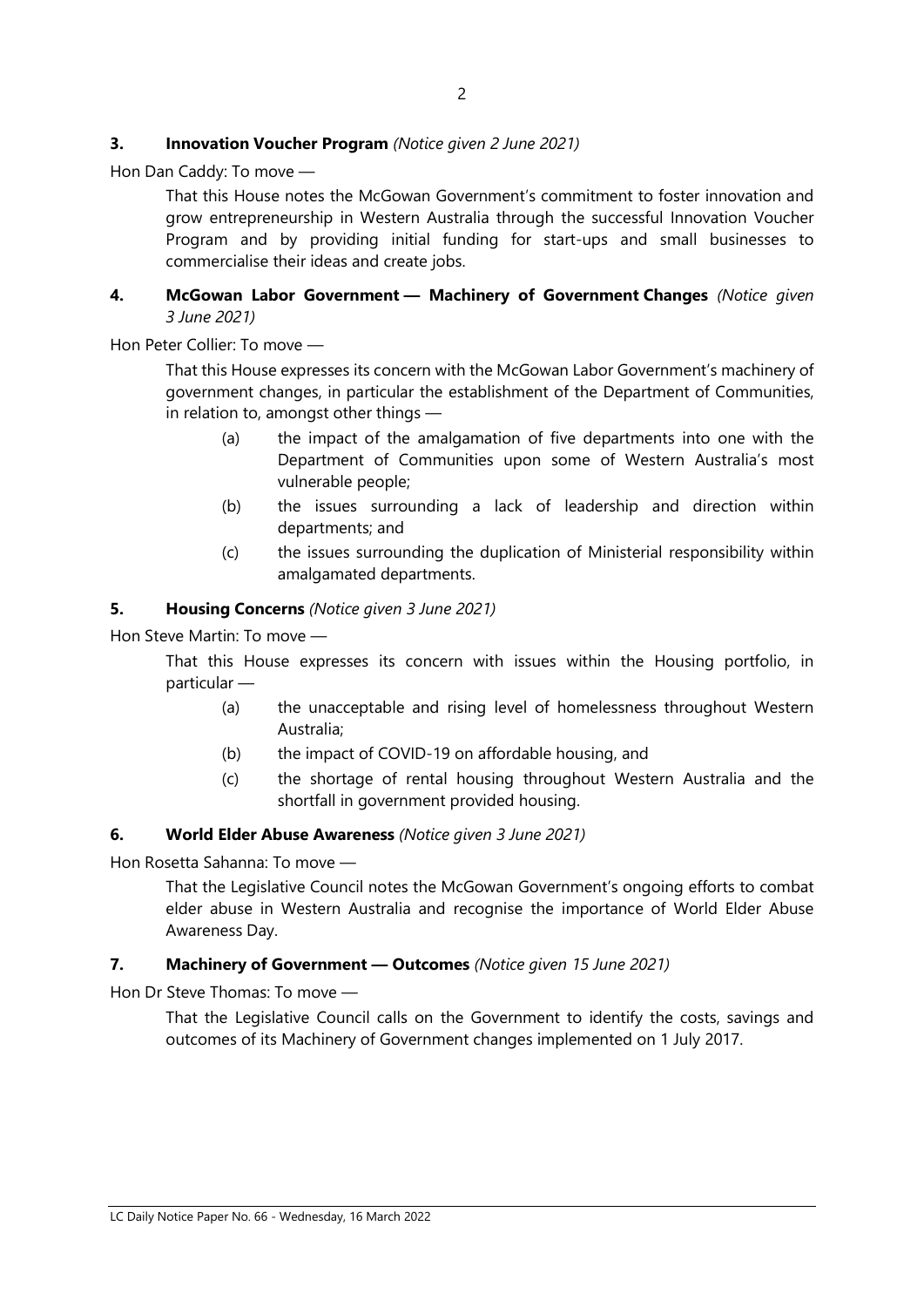# 8. Contribution of WA Police (Notice given 15 June 2021)

Hon Peter Collier: To move —

That this House —

- (1) Recognises the valuable contribution of WA Police to the State.
- (2) Encourages the Labor Government to recognise the significant pressures on all areas of the police force due to factors including —
	- (a) COVID-19;
	- (b) substance abuse throughout the community;
	- (c) cost of living pressures for officers, particularly those serving in remote and regional areas of the State; and
	- (d) increased domestic violence cases,

and calls upon the Government to provide the appropriate salary and conditions accordingly.

# 9. Improved Seniors' Safety and Security Rebate (Notice given 16 June 2021)

Hon Martin Pritchard: To move —

That the Legislative Council notes the McGowan Government's reinstatement of the improved seniors' Safety and Security Rebate and the impact that this \$16 million election commitment will have in ensuring that our seniors are protected and secure in their homes.

# 10. Investment in Early Years (Notice given 16 June 2021)

Hon Donna Faragher: To move —

That this House —

- (a) recognises that the early years are identified as a critical period in a child's life marked by rapid and significant changes in their physical, cognitive, social and emotional development; and
- (b) calls on the McGowan Government to significantly increase its investment in this critical area.

#### 11. Human Rights of People with Disability (Notice given 17 June 2021)

Hon Stephen Pratt: To move —

That the Legislative Council commends the McGowan Labor Government's ongoing commitment to individual and systemic advocacy in Western Australia in working to promote, protect and defend the human rights of people with disability.

# 12. Defence to the Presence of THC in a Driver (Notice given 22 June 2021)

Hon Dr Brian Walker: To move —

That this House urges the McGowan Government to legislate to introduce a complete defence to the presence of THC in a driver's oral fluid or blood in circumstances where —

- (a) the driver has a valid doctor's prescription for a medicine containing THC;
- (b) the offence does not involve dangerous or reckless driving; and
- (c) an officer has not established driver impairment.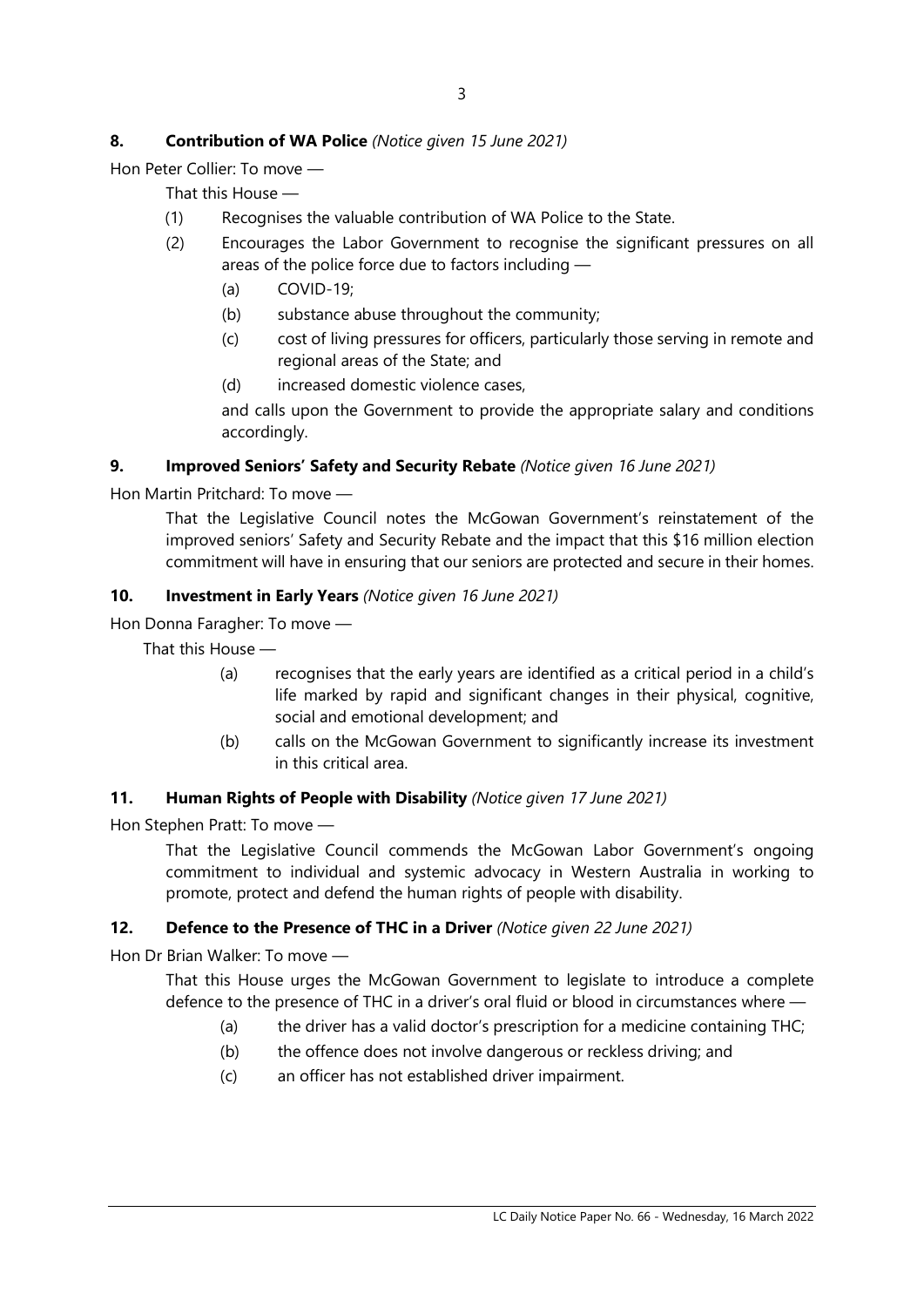# 13. Corruption and Crime Commission - Access to Documents (Notice given 24 June 2021)

Hon Nick Goiran: To move —

That this House —

- (a) expresses its appreciation to the Members and staff responsible for the drafting, tabling and publishing of the  $61<sup>st</sup>$  report of the Standing Committee on Procedure and Privileges (Committee);
- (b) is concerned that good faith negotiations between the Committee and the Corruption and Crime Commission (CCC) ceased inexplicably;
- (c) notes that the Committee's audit reveals that 1,120 privileged documents were provided without parliamentary approval by the Government to the CCC;
- (d) reasserts that draft parliamentary speeches, motions and questions are subject to parliamentary privilege in the same way as confidential parliamentary committee material such as committee deliberations and draft report recommendations; and

encourages the CCC to avail itself forthwith of the opportunity to access the more than 450,000 non-privileged records.

# 14. Insurance Commission of Western Australia (Notice given 9 September 2021)

Hon Nick Goiran: To move —

That this House —

- (1) Notes that the Insurance Commission of Western Australia (Commission)
	- (a) received \$665.4 million on 11 September 2020 as its share of the settlement of the Bell Group litigation settlement;
	- (b) were not involved in the preparation of the Premier's media release on 4 October 2020 which said that every residential household would from 1 November 2020 receive a one-off \$600 electricity bill credit "funded from the recent Bell Group settlement";
	- (c) paid approximately \$200 million to the Government in 2020-21 by way of tax equivalent payments on the Bell settlement sum; and
	- (d) have covered approximately \$292 million in costs arising from the Bell litigation leaving it with an after tax net sum of \$173 million.
- (2) Expresses its concern that the Premier
	- (a) misled Western Australians when he made his electricity credit announcement on 4 October 2020; and
	- (b) did not have the Bell settlement funds when the electricity bill credits were issued.
- (3) Reminds the Premier that the funding of the Bell Group litigation was derived from a WA Inc levy imposed on motorists.
- (4) Calls on the Premier to
	- (a) acknowledge that the Commission Board owe fiduciary duties;
	- (b) undertake not to interfere with the discharge of those duties; and
	- (c) table any reports he receives from the Commission under sections 28 or 29 of the Insurance Commission of Western Australia Act 1986.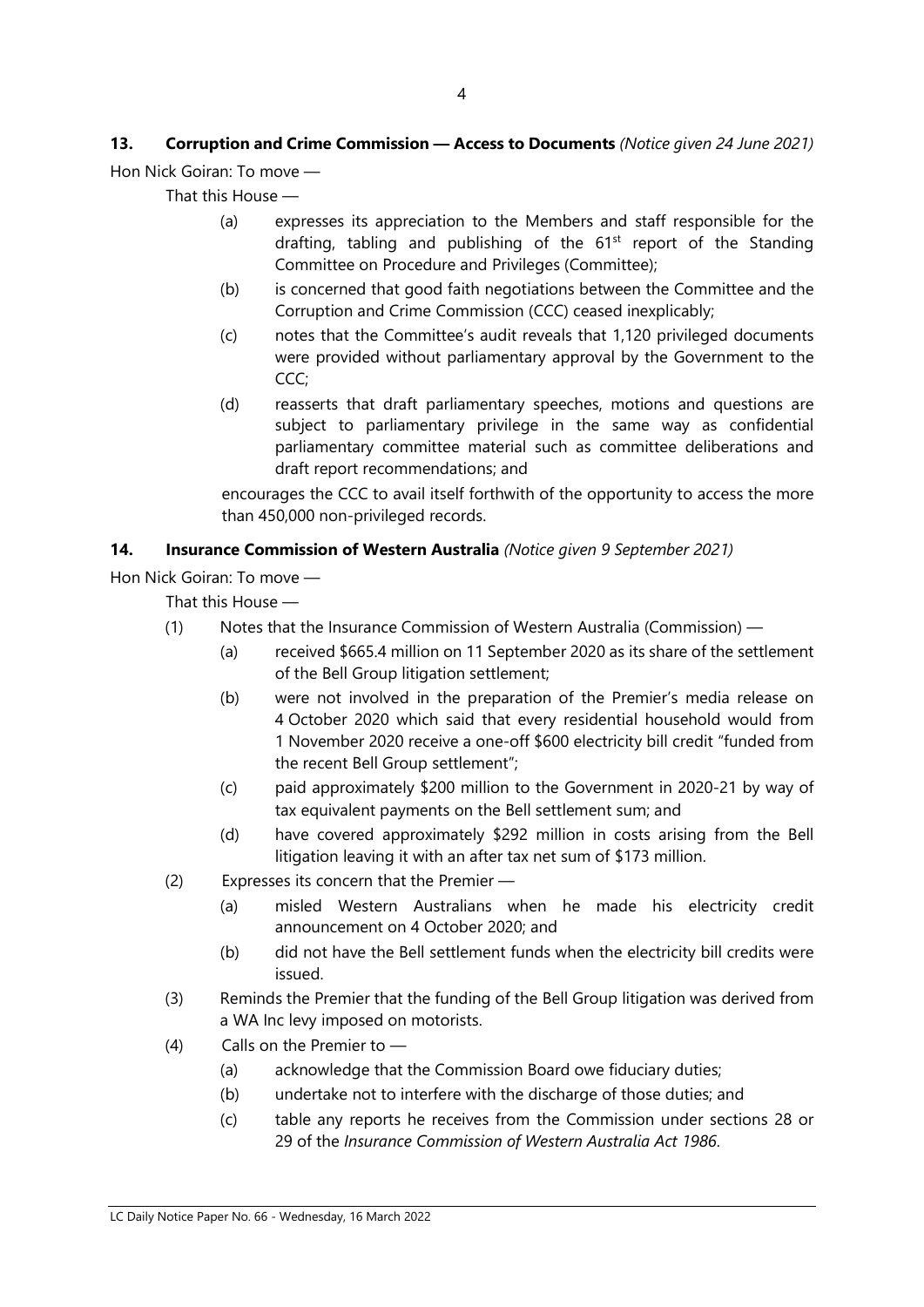#### 15. Independent Review into the Department of Communities' policies and practices in the placement of children with harmful sexual behaviours in residential care settings (Notice given 12 October 2021)

Hon Nick Goiran: To move —

That this House —

- (1) Thanks the Commissioner for Children and Young People for his Independent Review into the Department of Communities' policies and practices in the placement of children with harmful sexual behaviours in residential care settings.
- (2) Notes with grave concern the Commissioner's damning findings which expose that —
	- (a) children raised their concerns, and these were not responded to in a timely manner;
	- (b) the information and knowledge management systems of the Department are not fit for purpose and impede decision making for children and young people and organisational accountability;
	- (c) the Department does not have a cohesive or effective framework or policy, practices or services to understand and respond to children and young people with harmful sexual behaviours;
	- (d) the Department does not consistently ensure that high quality and safe care by well trained and supported staff and carers is provided to children and young people in the care of the CEO in residential care;
	- (e) the Department's risk assessment and management strategies are not effective in consistently preventing, identifying and mitigating risks to children and young people in residential care; and
	- (f) the Department's internal safeguards and review mechanisms do not contribute effectively to the safety of children and young people in residential care.
- (3) Calls on the Government to urgently provide a precise and time bound plan of how it proposes to address the Commissioner's findings and recommendations.

# 16. Amendment to Standing Orders - Removal of Prayers from Formal Business (Notice given 13 October 2021)

Hon Sophia Moermond: To move —

That Standing Order 14(1) be amended by:

- (a) deleting item (a); and
- (b) renumbering the remaining items accordingly.

# 17. **Elder Abuse** (Notice given 15 February 2022)

Hon Nick Goiran: To move —

That this House —

- (a) reminds the McGowan Labor Government that its January 2017 election manifesto on responding to elder abuse promised that it would "expedite" amendments to the law surrounding enduring powers of attorney and guardianship;
- (b) notes that on 13 September 2017 the Legislative Council established, on the motion of the Opposition, the Select Committee into Elder Abuse;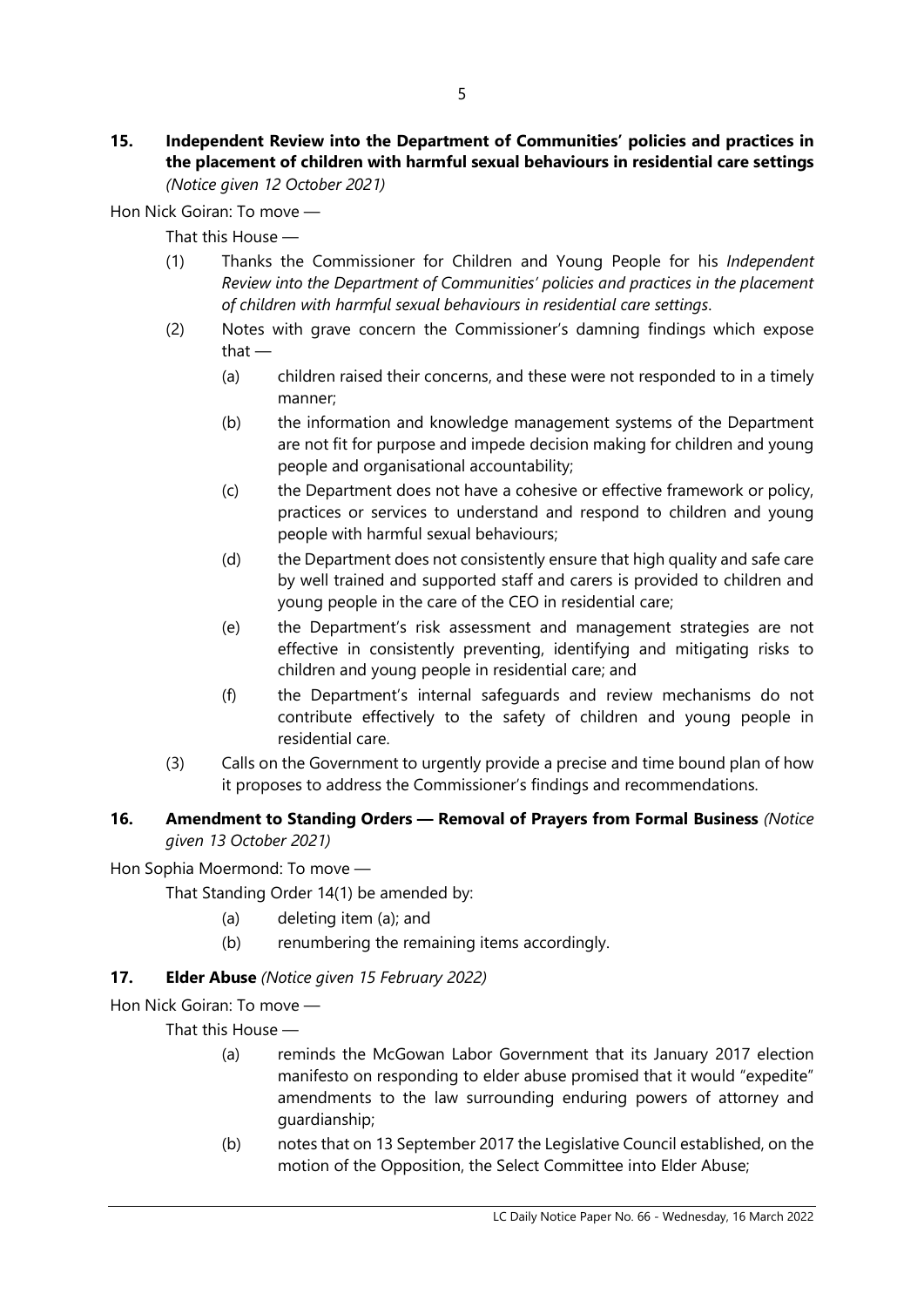- $(c)$  reminds the Government that the Select Committee's  $24<sup>th</sup>$  recommendation in its 2018 Final Report called on it to "act as a matter of urgency";
- (d) notes that more than 5 years have passed since the election promise was made;
- (e) expresses its deep concern about the impact on victims of elder abuse given its prevalence in our State and reports of an increase during the pandemic; and
- (f) calls on the Government to apologise for breaking trust with the victims, the electors and the Parliament, and to make amends without any further delay.

# 18. Regional Electricity Network (Notice given 24 February 2022)

Hon Martin Aldridge: To move —

That this House recognises the vulnerability of the electricity network in regional Western Australia and calls on the State Government to:

- (a) apologise to regional families, businesses and communities who have been impacted by frequent power outages;
- (b) identify what actions it is taking to improve network resilience and performance;
- (c) improve the extended outage payment to ensure equity in its application and relevance to the outage experienced; and
- (d) support an independent inquiry that examines the performance of Western Power and Horizon Power in providing safe and reliable power and looks at alternative systems that might deliver better outcomes.

# 19. COVID-19 in 2022 (Notice given 24 February 2022)

Hon Dr Steve Thomas: To move —

That this House:

- (a) notes this State's lack of preparedness for the inevitable outbreak of COVID-19 in 2022 and the spread of the Omicron strain;
- (b) notes the constant changing of the State's COVID rules by the State Government, and that the lack of consistency is damaging to the business community in particular;
- (c) notes the lack of openness and accountability of the Government in making these changes, including not making the information used to make the decisions and thresholds and trigger points freely available;
- (d) notes that this arrogant willingness to keep the community in the dark is unnecessary and unjustified, as the vast majority of the community is mature enough to assess the situation rationally; and
- (e) calls on the McGowan Government to stop treating the Western Australian community with contempt, and provide them with consistent, clear and manageable rules for COVID and release all supporting data and information used to justify them and all thresholds for future actions.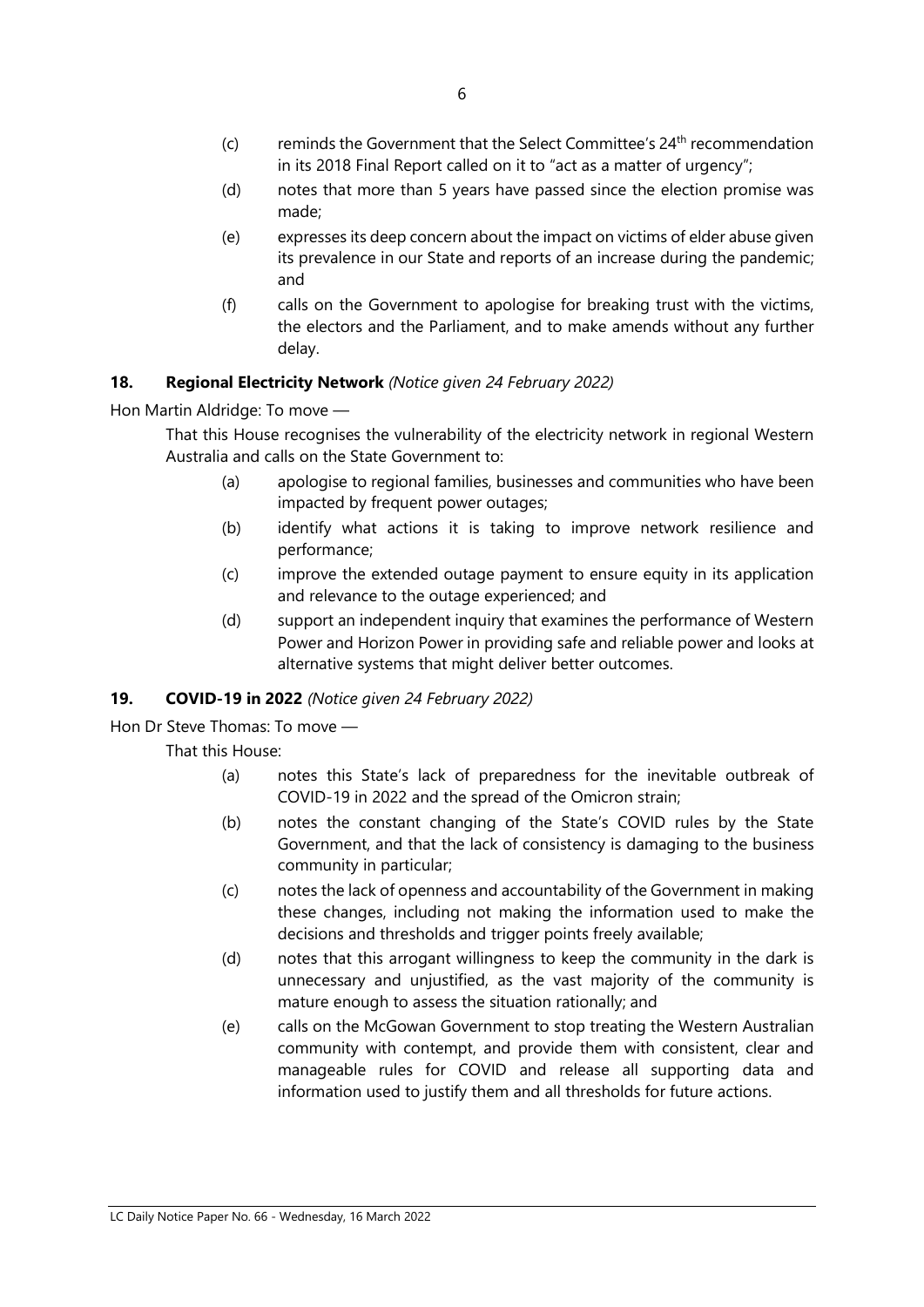# ORDERS OF THE DAY

1. Conservation and Land Management Amendment Bill 2021 [LA 7-1] Minister for Emergency Services representing the Minister for Environment

Second reading adjourned (Thursday, 24 June 2021).

 $\overline{a}$ 

 $\overline{a}$ 

2. Transfer of Land Amendment Bill 2021 [LA 16-1] Leader of the House representing the Minister for Lands

Second reading adjourned (Thursday, 5 August 2021).

3. \*Fair Trading Amendment Bill 2021 [LC 19-1] Minister for Emergency Services representing the Minister for Commerce

Second reading adjourned (Wednesday, 23 June 2021).

See Standing Committee on Uniform Legislation and Statutes Review Report No. 133 (Tabled 10 August 2021).

cf SNP 19 Issue 1 — 10 August 2021.

4. \* \*Statutes (Repeals and Minor Amendments) Bill 2021 [LC 2-1] Parliamentary Secretary to the Attorney General

Second reading adjourned (Thursday, 6 May 2021).

See Standing Committee on Uniform Legislation and Statutes Review Report No. 135 (Tabled 31 August 2021).

5. \* Administration Amendment Bill 2021 [LA 13-2] Parliamentary Secretary to the Attorney General

Second reading adjourned (Tuesday, 7 September 2021). cf SNP 13 Issue 3 – 13 October 2021.

6. Criminal Appeals Amendment Bill 2021 [LA 35-1] Parliamentary Secretary to the Attorney General

Second reading adjourned (Wednesday, 8 September 2021).

7. \*Legal Profession Uniform Law Application (Levy) Bill 2021 [LA 32-1] Parliamentary Secretary to the Attorney General

Cognate debate with Legal Profession Uniform Law Application Bill 2021.

Committee (Tuesday, 15 March 2022).

See Standing Committee on Uniform Legislation and Statutes Review Report No. 136 (Tabled 12 October 2021).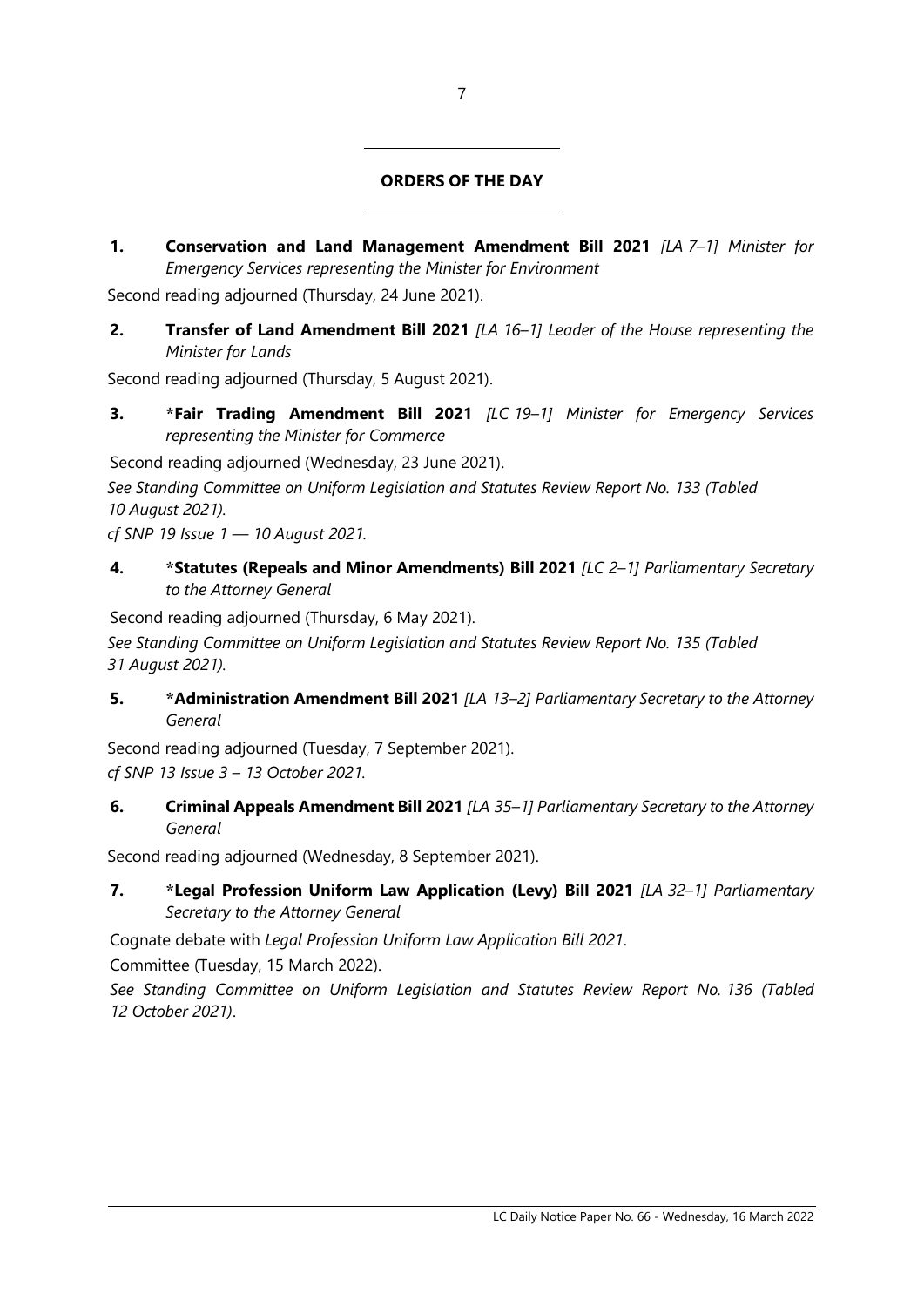8. \*Legal Profession Uniform Law Application Bill 2021 [LA 31-2] Parliamentary Secretary to the Attorney General

Cognate debate with Legal Profession Uniform Law Application (Levy) Bill 2021.

Committee progress clause 113 (Tuesday, 15 March 2022).

cf SNP 31 Issue 3 – 9 March 2022.

See Standing Committee on Uniform Legislation and Statutes Review Report No. 136 (Tabled 12 October 2021).

9. Sentencing Legislation Amendment (Persons Linked to Terrorism) Bill 2021 [LA 38-2] Parliamentary Secretary to the Attorney General

Second reading adjourned (Tuesday, 26 October 2021).

10. Wittenoom Closure Bill 2021 [LA 28-1] Leader of the House representing the Minister for Lands

Second reading adjourned (Wednesday, 27 October 2021).

11. Civil Procedure (Representative Proceedings) Bill 2021 [LA 37-1] Parliamentary Secretary to the Attorney General

Second reading adjourned (Thursday, 28 October 2021).

12. Mutual Recognition (Western Australia) Amendment Bill 2021 [LC 58-1] Leader of the House representing the Premier

Third reading (Tuesday, 15 March 2022).

13. Animal Resources Authority Amendment and Repeal Bill 2021 [LA 43-1] Minister for Emergency Services representing the Minister for Science

Second reading adjourned (Tuesday, 15 March 2022).

14. Small Business Development Corporation Amendment (COVID-19 Response) Bill 2022 [LA 65-1] Parliamentary Secretary to the Minister for Small Business

Second reading adjourned (Tuesday, 15 March 2022).

15. Standing Committee on Procedure and Privileges — Report 61 — Progress Report: Supreme Court proceedings and matters of privilege raised in the 40<sup>th</sup> Parliament (Tabled 13 May 2021)

Consideration on the motion of Hon Simon O'Brien (Thursday, 13 May 2021) as follows —

That Recommendation 1 contained in Report 61 of the Standing Committee on Procedure and Privileges, Progress Report: Supreme Court proceedings and matters of privilege raised in the  $40^{th}$  Parliament, be adopted and agreed to.

See Tabled Paper 191 (Tabled 13 May 2021).

Recommendation 1 states —

A standing memorandum of understanding relating to the compulsory production of evidence and determinations as to material that is subject to parliamentary privilege be advanced between the Legislative Council and relevant investigative agencies, in accordance with the resolution of the Legislative Council of 5 September 2019.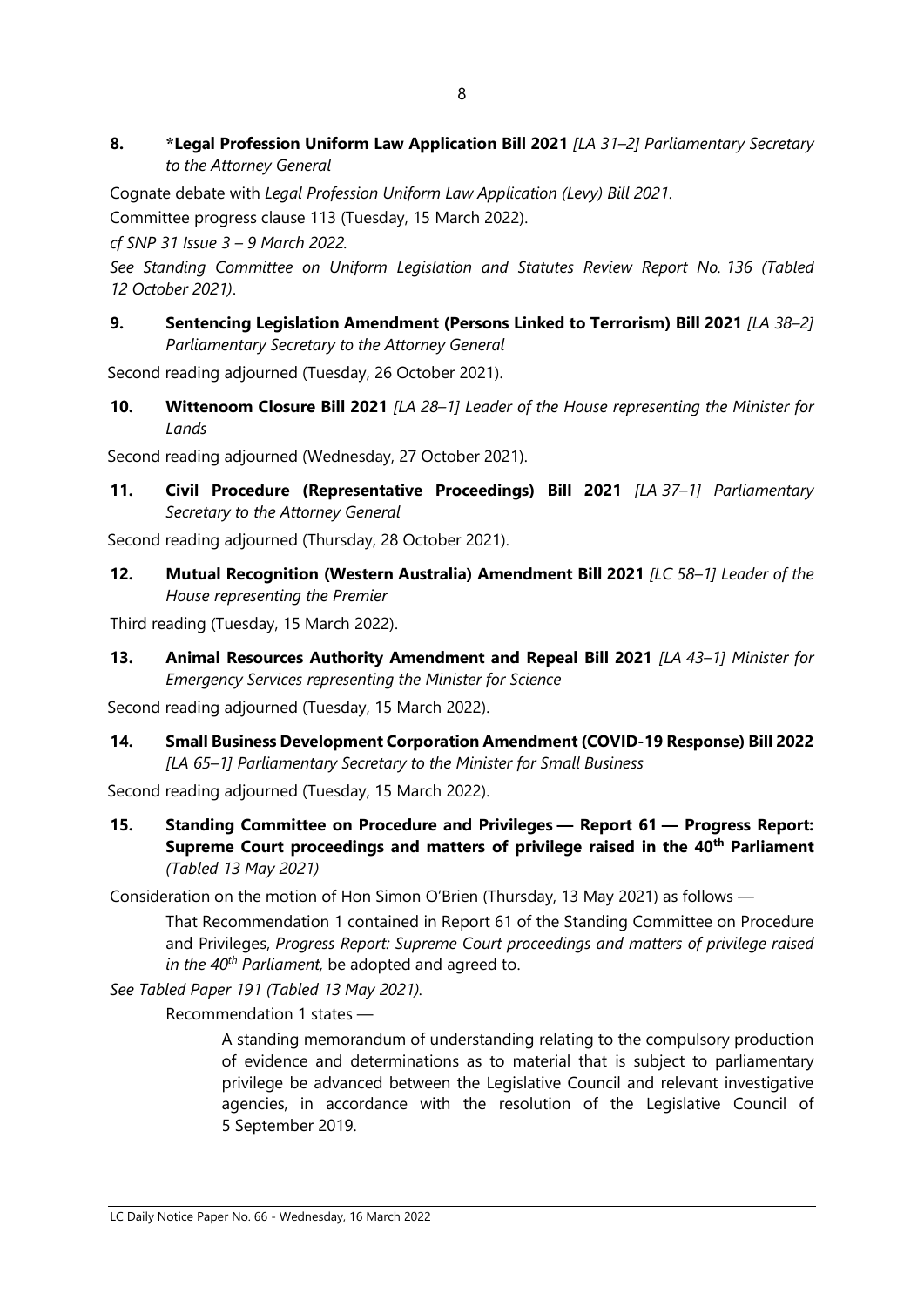16. Standing Committee on Procedure and Privileges — Report 61 — Progress Report: Supreme Court proceedings and matters of privilege raised in the 40<sup>th</sup> Parliament (Tabled 13 May 2021)

Consideration on the motion of Hon Simon O'Brien (Thursday, 13 May 2021) as follows —

That Recommendation 2 contained in Report 61 of the Standing Committee on Procedure and Privileges, Progress Report: Supreme Court proceedings and matters of privilege raised in the  $40<sup>th</sup>$  Parliament, be adopted and agreed to.

See Tabled Paper 191 (Tabled 13 May 2021).

Recommendation 2 states —

The Committee recommends that the following matters be re-referred to the Procedure and Privileges Committee for inquiry and report:

In relation to the refusal by Ms Emily Roper, the Acting Director General of the Department of the Premier and Cabinet, to comply with a summons to attend and produce documents at 9.00am on Friday, 9 August 2019, issued by the Legislative Council Standing Committee on Procedure and Privileges, and the events leading up to that non-compliance:

- (1) Did Ms Emily Roper, or any other person or body, commit a contempt of the Legislative Council or any breach of its privileges?
- (2) If the Committee so finds that any contempt of the Legislative Council has been committed, or that any of the privileges of the Legislative Council have been breached, then what penalty, if any, should the Legislative Council impose for each contempt or breach?

# 17. Standing Committee on Procedure and Privileges — Report 61 — Progress Report: Supreme Court proceedings and matters of privilege raised in the 40<sup>th</sup> Parliament (Tabled 13 May 2021)

Consideration on the motion of Hon Simon O'Brien (Thursday, 13 May 2021) as follows —

That Recommendation 3 contained in Report 61 of the Standing Committee on Procedure and Privileges, Progress Report: Supreme Court proceedings and matters of privilege raised in the  $40^{th}$  Parliament, be adopted and agreed to.

See Tabled Paper 191 (Tabled 13 May 2021).

Recommendation 3 states —

The Committee recommends that the following matters be re-referred to the Procedure and Privileges Committee for inquiry and report:

In relation to the actions of Mr Darren Foster, the Director General of the Department of the Premier and Cabinet, in producing documents to the Corruption and Crime Commission relating to former Members of the Legislative Council without following a procedure that the Legislative Council or the Legislative Council Standing Committee on Procedure and Privileges had authorised for determining issues of parliamentary privilege:

- (1) Did Mr Darren Foster, or any other person or body, commit a contempt of the Legislative Council or any breach of its privileges?
- (2) If the Committee so finds that any contempt of the Legislative Council has been committed, or that any of the privileges of the Legislative Council have been breached, then what penalty, if any, should the Legislative Council impose for each contempt or breach?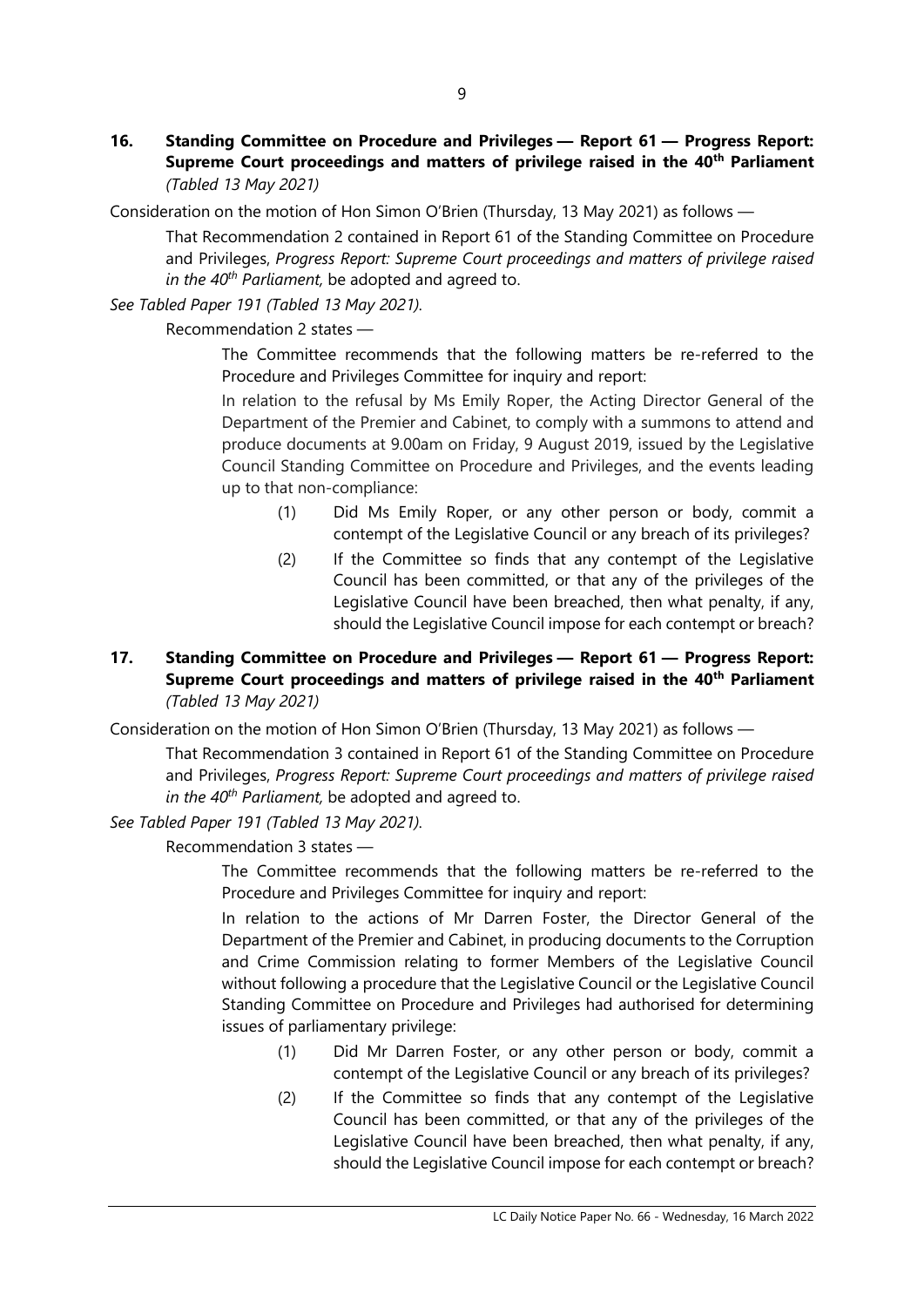# 18. Misuse of Drugs Amendment Bill 2021 [LC 23-1] Hon Dr Brian Walker

Second reading adjourned (Thursday, 3 June 2021).

19. Climate Change and Greenhouse Gas Emissions Reduction Bill 2021 [LC 48-1] Hon Dr Brad Pettitt

Second reading adjourned (Thursday, 14 October 2021).

# 20. Retail Trading Hours Amendment Bill 2021 [LC 62-1] Hon Wilson Tucker

Second reading adjourned (Thursday, 16 December 2021).

# 21. Investment in Digital Inclusion (Moved 16 December 2021)

Resumption of debate adjourned (Thursday, 16 December 2021), on the motion of Hon Wilson Tucker as follows —

That this House:

- (a) recognises the benefits of digital inclusion, particularly in remote and regional areas of Western Australia;
- (b) notes that despite the rollout of the NBN, many regional Western Australians still lack network access and remain effectively digitally excluded; and
- (c) calls on the State Government to increase investment in initiatives to improve network access and digital inclusion for regional Western Australia.

Total time remaining on motion — 7 mins.

# SELECT COMMITTEES

# 1. Select Committee into Cannabis and Hemp (Established 13 October 2021)

 $\overline{a}$ 

 $\overline{a}$ 

On the motion of Hon Dr Brian Walker as follows —

(1) A Select Committee to be known as the Cannabis and Hemp Select Committee is established.

The Select Committee is to inquire into and report on the potential to amend the current legislation and regulations which apply to cannabis and hemp in Western Australia, with particular reference  $to -$ 

- (a) the current barriers to pharmaceutical nutraceutical use of cannabinoid products;
- (b) medicinal cannabis, its prescription, availability and affordability; and
- (c) the potential benefits and risks of permitting industrial hemp for human consumption.

The Select Committee shall consist of five members, namely: Hon Dr Brian Walker (Chair); Hon Matthew Swinbourn (Deputy Chair); Hon Jackie Jarvis; Hon Lorna Harper and Hon James Hayward. The Select Committee may table interim reports, and is to table its final report by no later than 12 months after the committee has been established.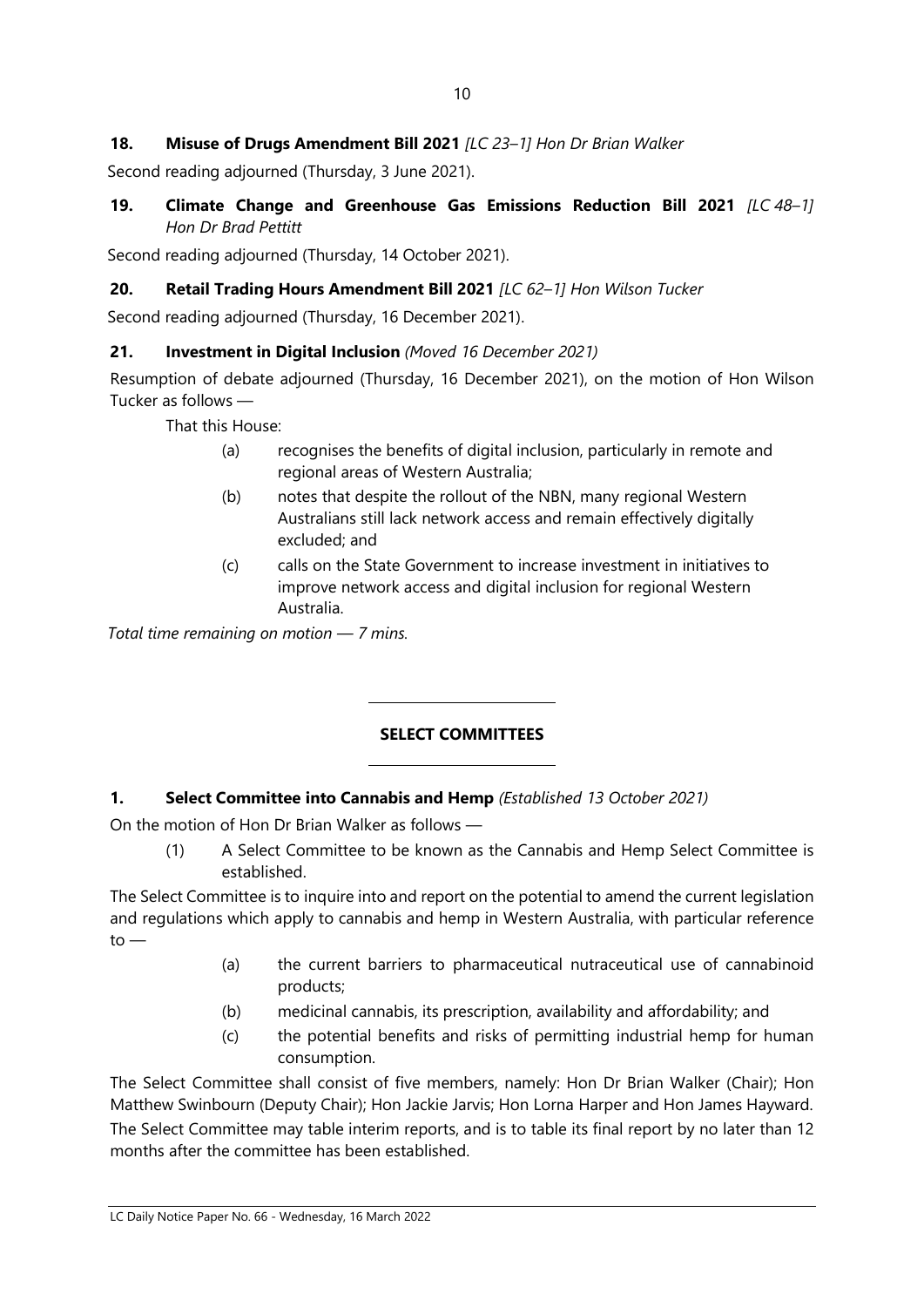### COMMITTEE INITIATED INQUIRIES

 $\overline{a}$ 

 $\overline{a}$ 

1. Standing Committee on Public Administration — Terms of Reference: Inquiry into the delivery of ambulance services in Western Australia (Notice given 22 June 2021)

Resolution of the Committee on 17 June 2021 to commence an Inquiry into the delivery of ambulance services in Western Australia with the following terms of reference —

- (a) how 000 ambulance calls are received, assessed, prioritised and despatched in the metropolitan area and in the regions;
- (b) the efficiency and adequacy of the service delivery model of ambulance services in metropolitan and regional areas of Western Australia;
- (c) whether alternative service delivery models in other jurisdictions would better meet the needs of the community; and
- (d) any other matters considered relevant by the Committee.

The Committee intends to table its report by March 2022.

2. Standing Committee on Estimates and Financial Operations — Terms of Reference: Inquiry into the financial administration of homelessness services in Western Australia (Notice given 18 November 2021)

Resolution of the Committee on 17 November 2021 to commence an Inquiry into the financial administration of homelessness services in Western Australia with particular focus on —

- (a) the current funding and delivery of services
- (b) 'All Paths Lead to a Home', Western Australia's 10-Year Strategy on Homelessness 2020-2030
- (c) existing data systems and how data informs service delivery
- (d) any other related matter.

 $\overline{a}$ 

 $\overline{a}$ 

Pursuant to Standing Order 163, Hon Steve Martin is substituted for Hon Nick Goiran and Hon Dan Caddy is substituted for Hon Samantha Rowe for the duration of this inquiry.

#### CONSIDERATION OF COMMITTEE REPORTS

1. Joint Standing Committee on the Commissioner for Children and Young People — Report No. 2 — Report Review 2020-21: Examination of selected reports by the Commissioner for Children and Young People (Tabled 18 November 2021)

Continuation of remarks Hon Pierre Yang — 7 mins (Wednesday, 23 February 2022) on the motion of Hon Jackie Jarvis that the report be noted.

See Tabled paper 895.

Time remaining on motion — 3 hours, 2 mins. (Motion to be postponed in 2 mins).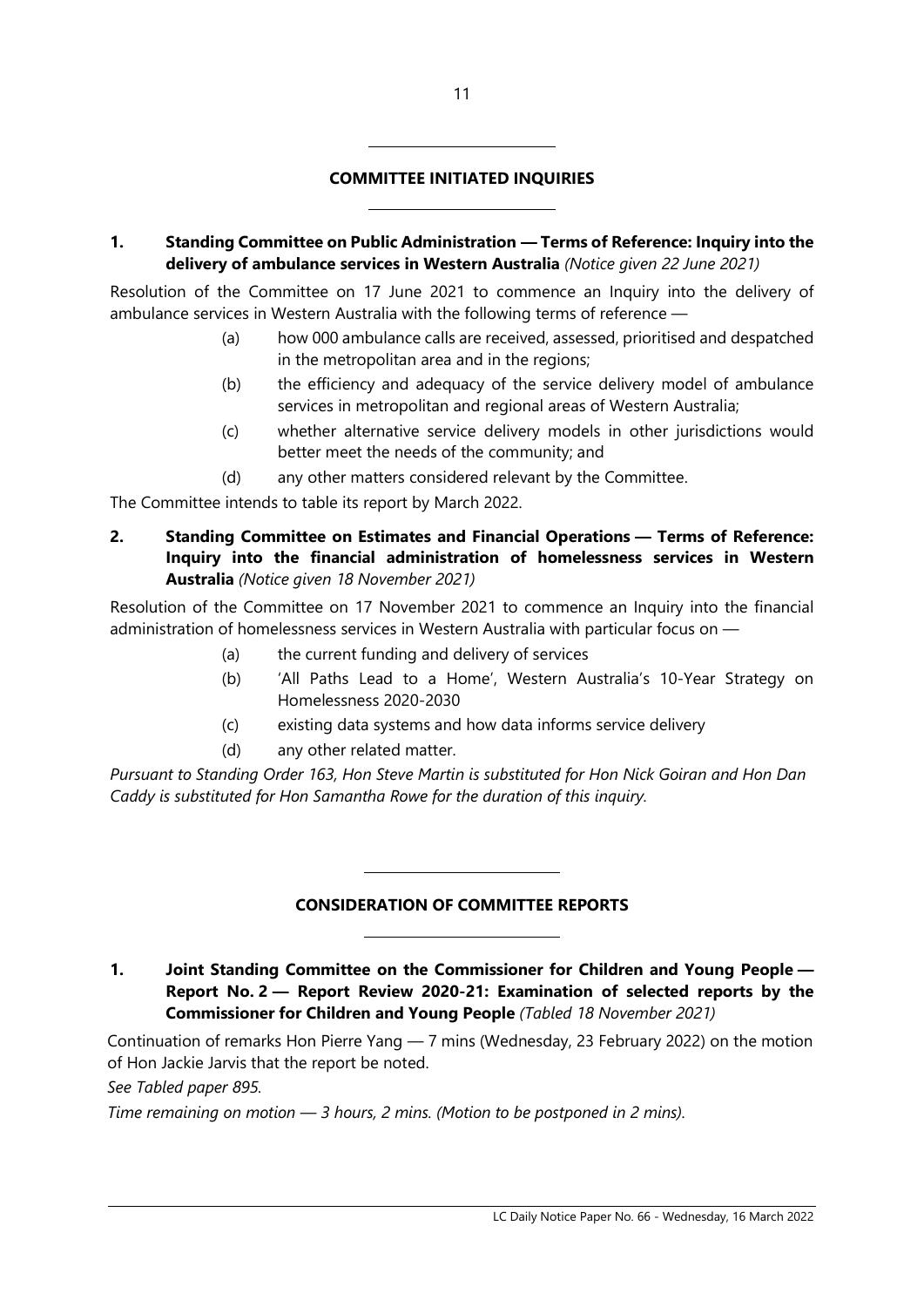2. Joint Standing Committee on the Commissioner for Children and Young People — Report No. 3 — The merits of appointing a commissioner for Aboriginal children and young people (Tabled 18 November 2021)

Consideration. See Tabled paper 896.

3. Standing Committee on Estimates and Financial Operations — Report No. 85 — Consideration of the 2021-22 Budget Estimates (Tabled 30 November 2021)

Consideration. See Tabled paper 937. Government Response Tabled 15 February 2022 (Tabled Paper 1009).

4. Joint Standing Committee on the Commissioner for Children and Young People — Report No. 1 — Annual Report 2020–2021 (Tabled 16 September 2021)

Resumption of debate (Wednesday, 8 December 2021) on the motion of Hon Neil Thomson that the report be noted.

See Tabled paper 678.

Time remaining on motion — 2 hours.

Standing Order 110(2A) and (2B) applied — 10 November 2021, 8 December 2021.

5. Joint Standing Committee on the Corruption and Crime Commission — Report No. 1 — Annual Report 2020–21 (Tabled 9 September 2021)

Continuation of remarks Hon Jackie Jarvis — 6 mins (Wednesday, 16 February 2022) on the motion of Hon Dr Steve Thomas that the report be noted.

See Tabled paper 536.

Time remaining on motion — 1 hour.

Standing Order 110(2A) and (2B) applied — 15 September 2021, 27 October 2021, 16 February 2022.

6. Joint Standing Committee on the Corruption and Crime Commission — Report No. 2 — If not the CCC … then where? An examination of the Corruption and Crime Commission's oversight of excessive use of force allegations against members of the WA Police Force (Tabled 9 September 2021)

Continuation of remarks Hon Nick Goiran — 4 min (Wednesday, 23 February 2022) on the motion of Hon Dr Steve Thomas that the report be noted.

See Tabled paper 537.

Government Response Tabled 30 November 2021 (Tabled Paper 913).

Time remaining on motion — 1 hour.

Standing Order 110(2A) and (2B) applied — 13 October 2021, 17 November 2021, 23 February 2022.

7. Joint Standing Committee on the Corruption and Crime Commission — Report No. 3 — 'A GOOD YEAR'. The work of the Parliamentary Inspector of the Corruption and Crime Commission (Tabled 24 February 2022)

Consideration. See Tabled paper 1085.